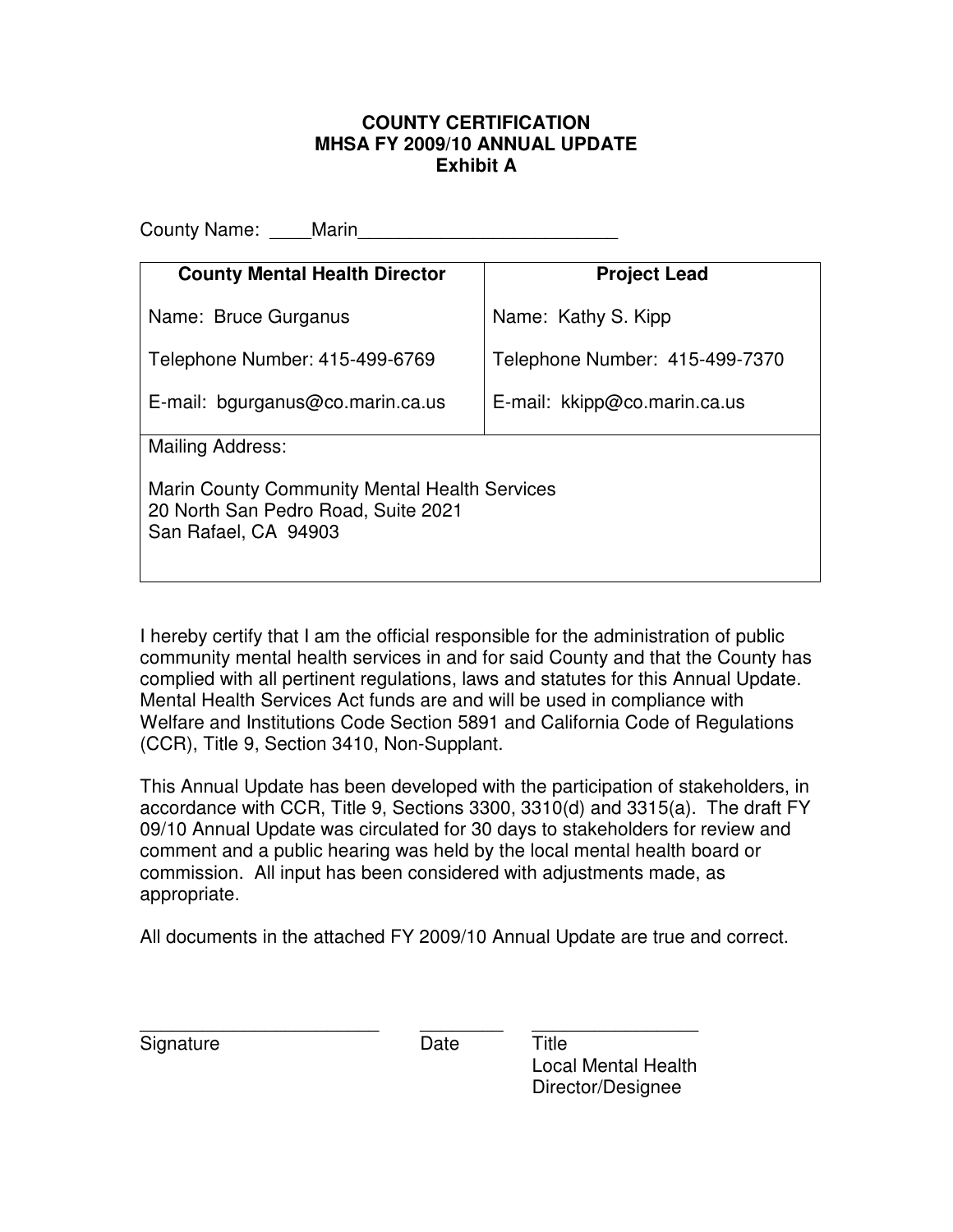### **Description of Community Program Planning and Local Review Processes MHSA FY 2009/10 ANNUAL UPDATE Exhibit B**

County Name: Marin

**Instructions:** Utilizing the following format please provide a brief description of the Community Program Planning and Local Review Processes that were conducted as part of this Annual Update.

## **1. Briefly describe the Community Program Planning Process for development of the FY 2009/10 Annual Update. It shall include the methods for obtaining stakeholder input.**

Marin County's Community Program Planning Process was a collaborative effort that included a wide array of community stakeholders, various system partners and Community Mental Health Services (CMHS). All Planning and recommendations were prepared by or presented to the MHSA Implementation Committee.

The MHSA 2009-10 Annual Update is being posted for 30-day public comment period from February 13, 2009 through March 15, 2009 on Marin County's website in addition to Marin's Network of Care website. An announcement was placed in the local newspaper, the Marin Independent Journal, announcing the posting, how to get a copy of the report and the date of the Public Hearing. An email with the link and date of the Public Hearing was sent to all of our child and adult contractors, CMHS staff, MHSA Implementation Committee and the Marin County Mental Health Board.

## **2. Identify the stakeholder entities involved in the Community Program Planning Process.**

Marin County's Community Program Planning Process for development of the Annual Update involved consumers, family members, service providers, system partners and other interested community members, including individuals from diverse racial/ethnic and cultural backgrounds.

Stakeholder Entities Involved Include: Law Enforcement First Five Marin Mental Health Board Family Members **Consumers**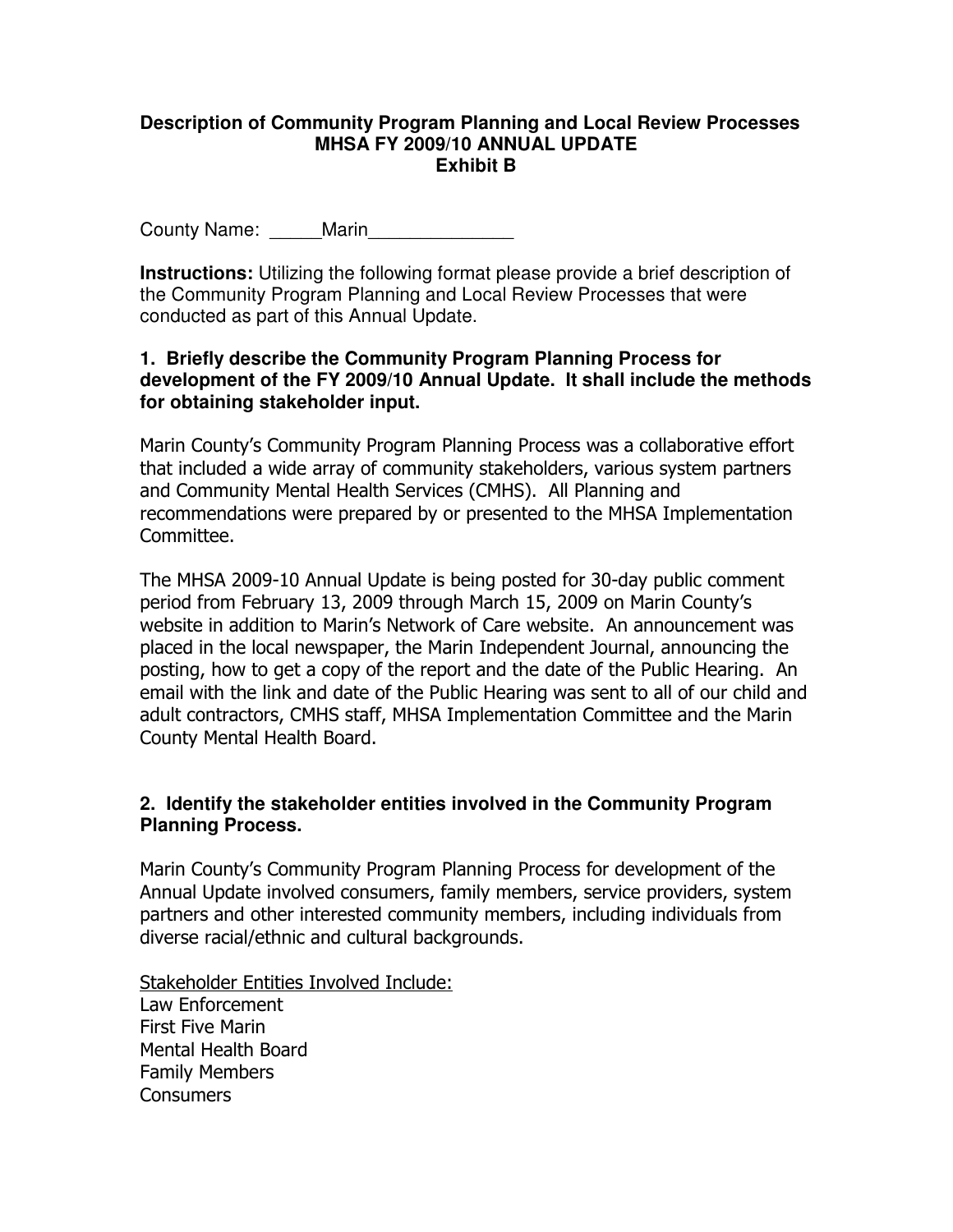CBOs Commission on Aging Alcohol & Drug Contractor Social Services Marin County Office of Education Clinical Staff (Adult & Child) Administrative Staff Coastal Health Peer Provider Adult Case Management Medical Director Adult Services Chief Youth & Family Services Chief Community Representatives (African American, Latino & Vietnamese)

### **3. Describe how the information provided by DMH and any additional information provided by the County regarding the implementation of the Community Services and Supports (CSS) component was shared with stakeholders.**

Information provided by DMH and CMHS regarding the implementation of the CSS component was shared with stakeholders through a variety of methods. All MHSA information and documents were discussed at the MHSA Implementation Committee meetings and relevant workgroups. The CSS update was provided in the context of Marin County's 2008-09 Annual Update. Penetration and utilization data from Marin's CSS programs and Marin's mental health system as a whole was presented to the MHSA Implementation Committee and posted on Marin's MHSA website in the context of the 2009-10 Annual Update. CSS implementation has been a frequent topic at Mental Health Board meetings.

### **4. Attach substantive comments received about the CSS implementation information and responses to those comments. Indicate if none received.**

This section will be completed after the public hearing on March 16, 2009

### **5. List the dates of the 30-day stakeholder review and public hearing. Attach substantive comments received during the stakeholder review and public hearing and responses to those comments. Indicate if none received.**

30-day Public Comment Period – February 13 – March 15, 2009 Public Hearing – Mental Health Board Meeting, Monday March 16, 2009

Public comments will be added after the Public Hearing.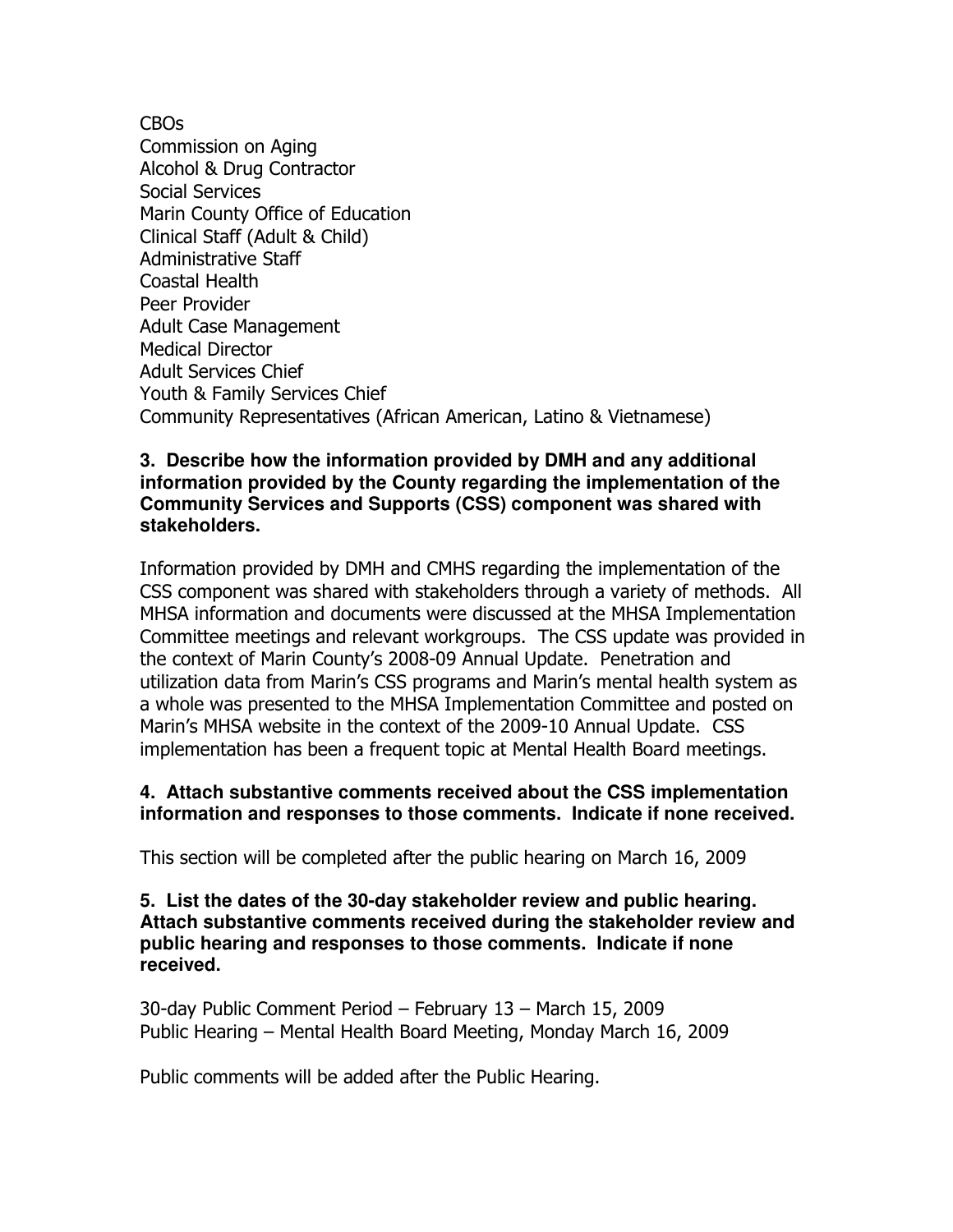#### **Report on FY 2007/08 Community Services and Supports Activities MHSA FY 2009/10 ANNUAL UPDATE Exhibit C**

County Name: Marin

**Provide a brief narrative description of progress in providing services through the MHSA Community Services and Supports (CSS) component to unserved and underserved populations, with emphasis on reducing racial/ethnic service disparities. (suggested length – one-half page)** 

Marin County has five CSS FSP Programs, 1 System Development Program and 4 Outreach and Engagement Programs. FSPs include: Children's System of Care (CSOC), Transition Age Youth Program (TAY), Odyssey, Helping Older People Excel (HOPE) and Support and Treatment After Release (STAR). System Development Program: Adult System of Care (ASOC). Outreach and Engagement Programs include: Enterprise Resource Center Expansion, Southern Marin Service Site (SMSS), Vietnamese Language Expansion and Coordination with Primary Care. Please see attachment D for the description of services and number of consumers served in each program.

Populations to be served in Marin's CSS Programs were initially identified to include the following priority populations:

- Older Adults (60 and older)
- Unserved or underserved ethnic and cultural populations, including Asian and Pacific Islander and Latino
- Homeless Children, Youth and Adults
- Transition Age Youth

All CSS Programs provide outreach to unserved and underserved populations, with an emphasis on reducing racial/ethnic service disparities. The programs are designed to provide culturally and linguistically competent services and supports to consumers and their families. Programs include those that are staffed by consumers and family members and provide a full range of services with interventions and treatment that take into account cultural and religious beliefs and values. Two CSS programs are neighborhood based (Southern Marin Service Site and Coordination with Primary Care), which increases access to and utilization of the county's unserved and underserved populations. One program, Enterprise Resource Center, is a consumer run multi-purpose drop-in center which operates in the new Marin County Health and Wellness Center in the Canal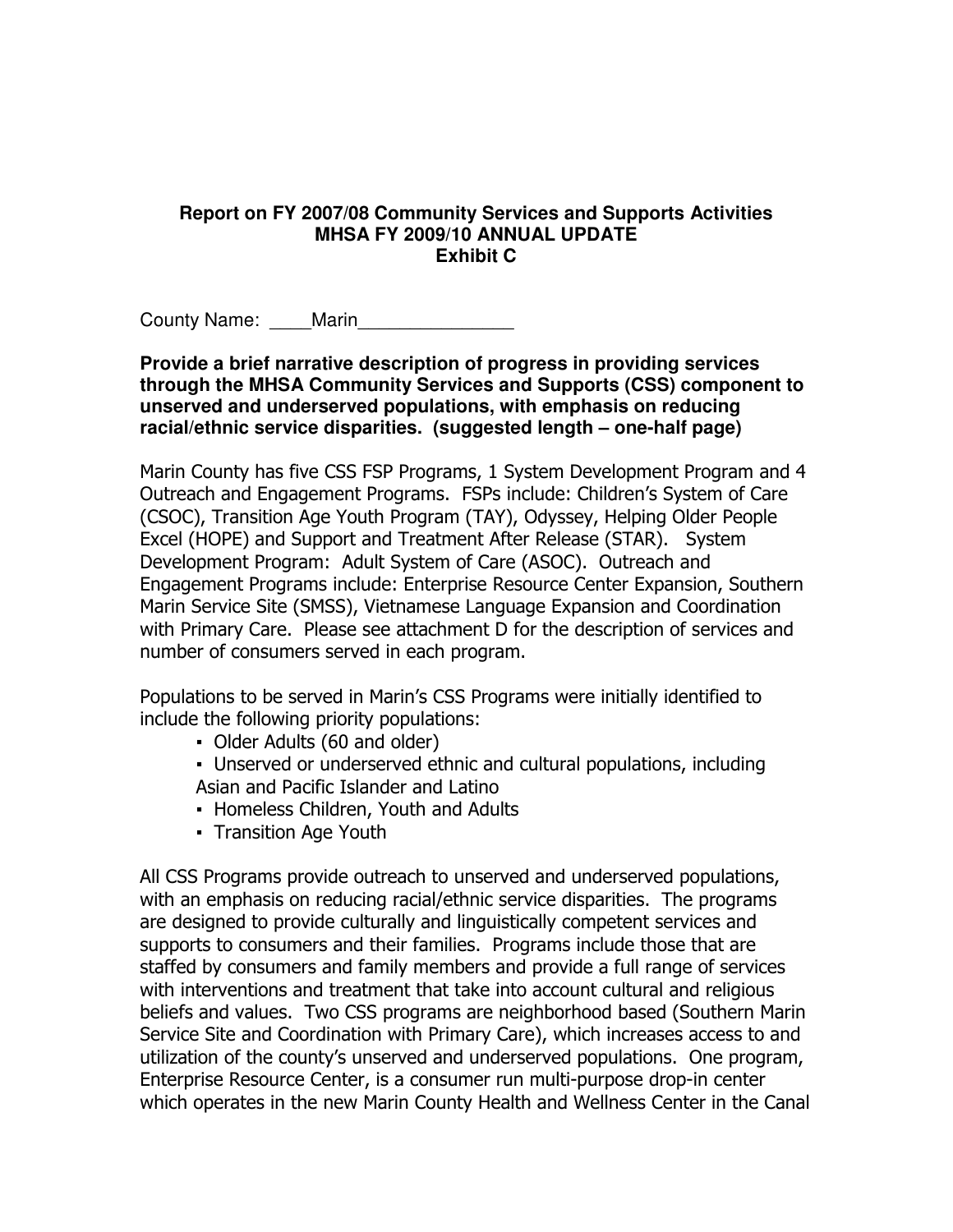area, which is located in a predominantly Latino neighborhood in San Rafael and was funded in part by Marin's one-time funding from the Mental Health Services Act.

The utilization table below illustrates the racial and ethnic breakdown of consumers served in each of the MHSA FSP programs as compared to those we served in the County's Mental Health Programs as a whole for 2007-08.

| <b>UTILIZATION RATES: FY 2007-08</b>  |             |             |                |             |            |           |                     |
|---------------------------------------|-------------|-------------|----------------|-------------|------------|-----------|---------------------|
| Race                                  | <b>CSOC</b> | <b>HOPE</b> | <b>Odyssey</b> | <b>STAR</b> | <b>TAY</b> | Overall   | <b>System 07-08</b> |
|                                       | $N = 73$    | $N = 39$    | $N = 78$       | $N=47$      | $N = 22$   | $N = 245$ | $N = 3476$          |
| African American                      | 15.1%       | 7.7%        | 15.4%          | 8.5%        | 13.6%      | 12.2%     | 8.3%                |
| American Indian/Alaskan Native (AIAN) | 0.0%        | $0.0\%$     | 0.0%           | $0.0\%$     | $0.0\%$    | $0.0\%$   | 0.4%                |
| Asian/Pacific Islander (API)          | $1.4\%$     | 2.6%        | 3.8%           | $0.0\%$     | 9.1%       | 2.4%      | 3.2%                |
| White                                 | 23.3%       | 71.8%       | 64.1%          | 83.0%       | 59.1%      | 55.9%     | 65.2%               |
| Multi                                 | 6.8%        | 5.1%        | 10.3%          | 2.1%        | 13.6%      | 7.8%      | 6.8%                |
| Other                                 | 35.6%       | 2.6%        | 6.4%           | 6.4%        | 4.5%       | 14.7%     | 11.4%               |
| Unknown/Not Reported                  | 17.8%       | 10.3%       | $0.0\%$        | $0.0\%$     | $0.0\%$    | 6.9%      | 4.6%                |
|                                       | <b>CSOC</b> | <b>HOPE</b> | <b>Odyssey</b> | <b>STAR</b> | <b>TAY</b> | Overall   | <b>System 07-08</b> |
|                                       | $N = 73$    | $N = 39$    | $N = 78$       | $N = 47$    | $N = 22$   | $N = 245$ | $N = 3476$          |
| Hispanic Origin                       | 65.8%       | 2.6%        | 7.7%           | 8.5%        | 4.5%       | 24.5%     | 16.5%               |

▪ Overall, utilization by Hispanic and African American consumers in FSP programs is higher than the system in general.

• The number of Asian consumers served in the Odyssey and TAY programs is higher (much higher for the TAY program) than the system in general.

• Very high rate of Other and Unknown/Not Reported in the CSOC program due to the change in the way DMH requires counties to report race/ethnicity data.\*

• The number of Multi Racial consumers is higher in FSP programs than the system in general.

• The CSOC has an extremely high utilization rate for Hispanic consumers, likely due to the fact that Hispanics are over-represented in the Juvenile Justice system.

With respect to reducing disparities, Marin's ultimate goal is to demonstrate that we are increasing the penetration rate in unserved and underserved communities. Historically, the penetration rate of the Medi-Cal eligible population is the standard that counties have been compared with. Over time it has been recognized that the overall Medi-Cal eligible population is a much too restrictive definition and consensus is growing that the penetration rate of the 200% of poverty population is more applicable, especially here in Marin County with the extremely high cost of housing.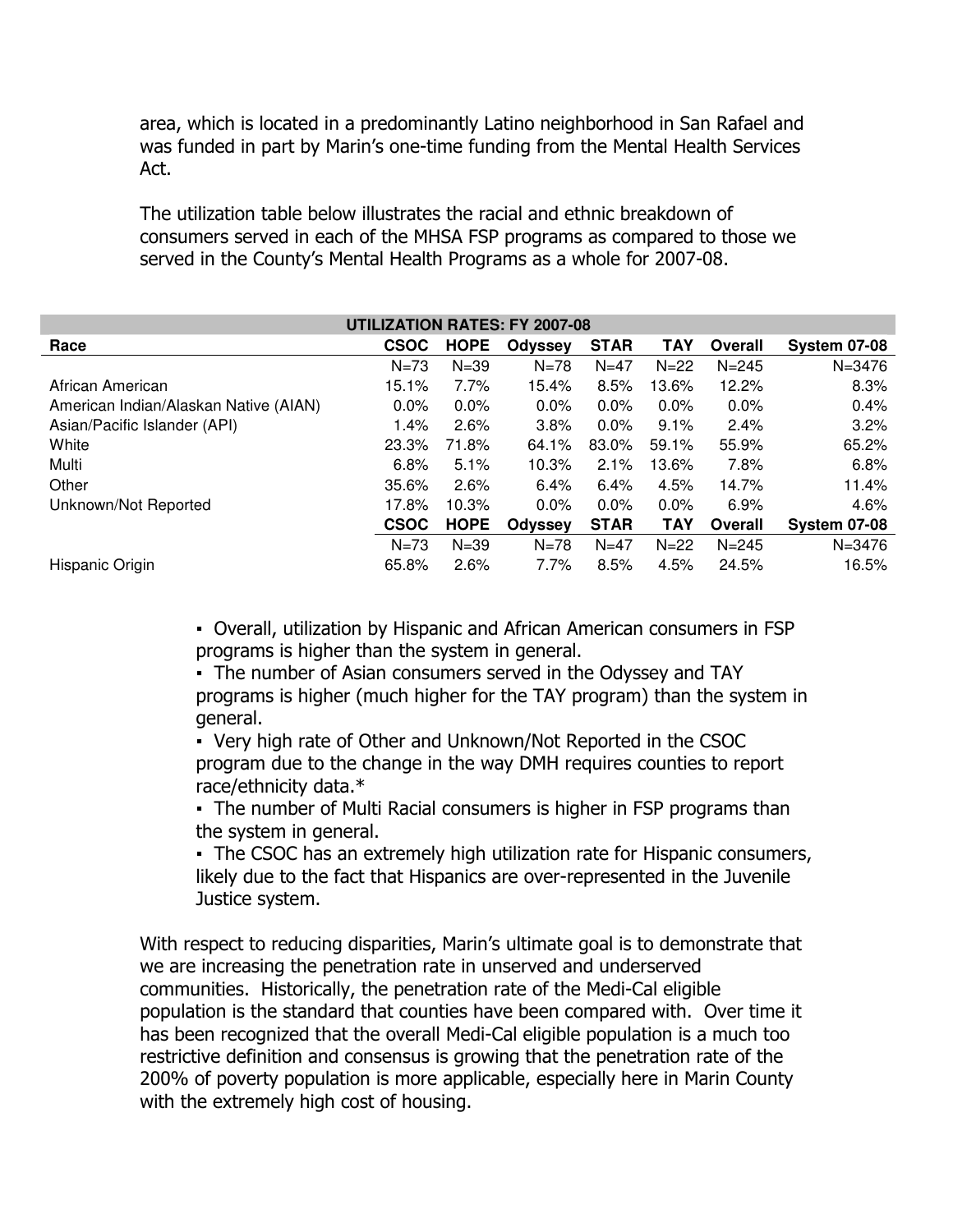\*State DMH took Hispanic out of race/ethnicity and put it in its own category requiring a Yes/No response. When a consumer, who considers him/herself Hispanic, fills out the race/ethnicity section and they consider themselves Hispanic and nothing else, they mark unknown/other which skews the data.

The next two tables illustrate both the Medi-Cal eligible and 200% of poverty population penetration rates for each population prior to MHSA implementation and after implementation.

| PENETRATION RATES: FY 2006-07 |         |                  |          |         |          |  |
|-------------------------------|---------|------------------|----------|---------|----------|--|
|                               |         | Penetration      |          |         |          |  |
|                               |         | Population       |          |         |          |  |
|                               | Marin   | 200%             | Medi-    |         |          |  |
|                               | Co      | Poverty          | Cal      | 200%    | Medi-    |  |
|                               | Clients | Pop 2006         | Eligible | Poverty | Cal      |  |
|                               | 06-07   | <b>Estimates</b> | Jan 07   | Pop     | Eligible |  |
| African American              | 337     | **865            | 1,880    | 39.0%   | 17.9%    |  |
| <b>AIAN</b>                   | 15      | 139              | 83       | 10.8%   | 18.1%    |  |
| API                           | 124     | 2,407            | 1,398    | 5.2%    | 8.9%     |  |
| Hispanic                      | 571     | 9.773            | 8,834    | 5.8%    | 6.5%     |  |
| White                         | 2,312   | 24,444           | 8,423    | 9.5%    | 27.4%    |  |
| Other/Unknown                 | 110     | 1,646            | 617      | 6.7%    | 17.8%    |  |
| <b>TOTALS</b>                 | 3,469   | 39,274           | 21,235   | 8.8%    | 16.3%    |  |

| <b>PENETRATION RATES: FY 2007-08</b> |         |                  |          |         |          |  |
|--------------------------------------|---------|------------------|----------|---------|----------|--|
|                                      |         | Penetration      |          |         |          |  |
|                                      |         | Population       |          |         |          |  |
|                                      | Marin   | 200%             | Medi-    |         |          |  |
|                                      | Co      | Poverty          | Cal      | 200%    | Medi-    |  |
|                                      | Clients | Pop 2006         | Eligible | Poverty | Cal      |  |
|                                      | $07-08$ | <b>Estimates</b> | Jan 08   | Pop     | Eligible |  |
| African American                     | 330     | **865            | 1,903    | 38.2%   | 17.3%    |  |
| <b>AIAN</b>                          | 21      | 139              | 73       | 15.1%   | 28.8%    |  |
| API                                  | 131     | 2,407            | 1,403    | 5.4%    | 9.3%     |  |
| Hispanic                             | 585     | 9.773            | 9,598    | 6.0%    | 6.1%     |  |
| White                                | 2,279   | 24,444           | 8,381    | 9.3%    | 27.2%    |  |
| Other/Unknown                        | 130     | 1,646            | 620      | 7.9%    | 21.0%    |  |
| <b>TOTALS</b>                        | 3.476   | 39,274           | 21,978   | 8.9%    | 15.8%    |  |

Comparing the two fiscal years, there was a small increase in penetration rates for all unserved and underserved racial groups except African American, which decreased less than 1%. The following are the increased percentages:

 $-4.3%$  for AIAN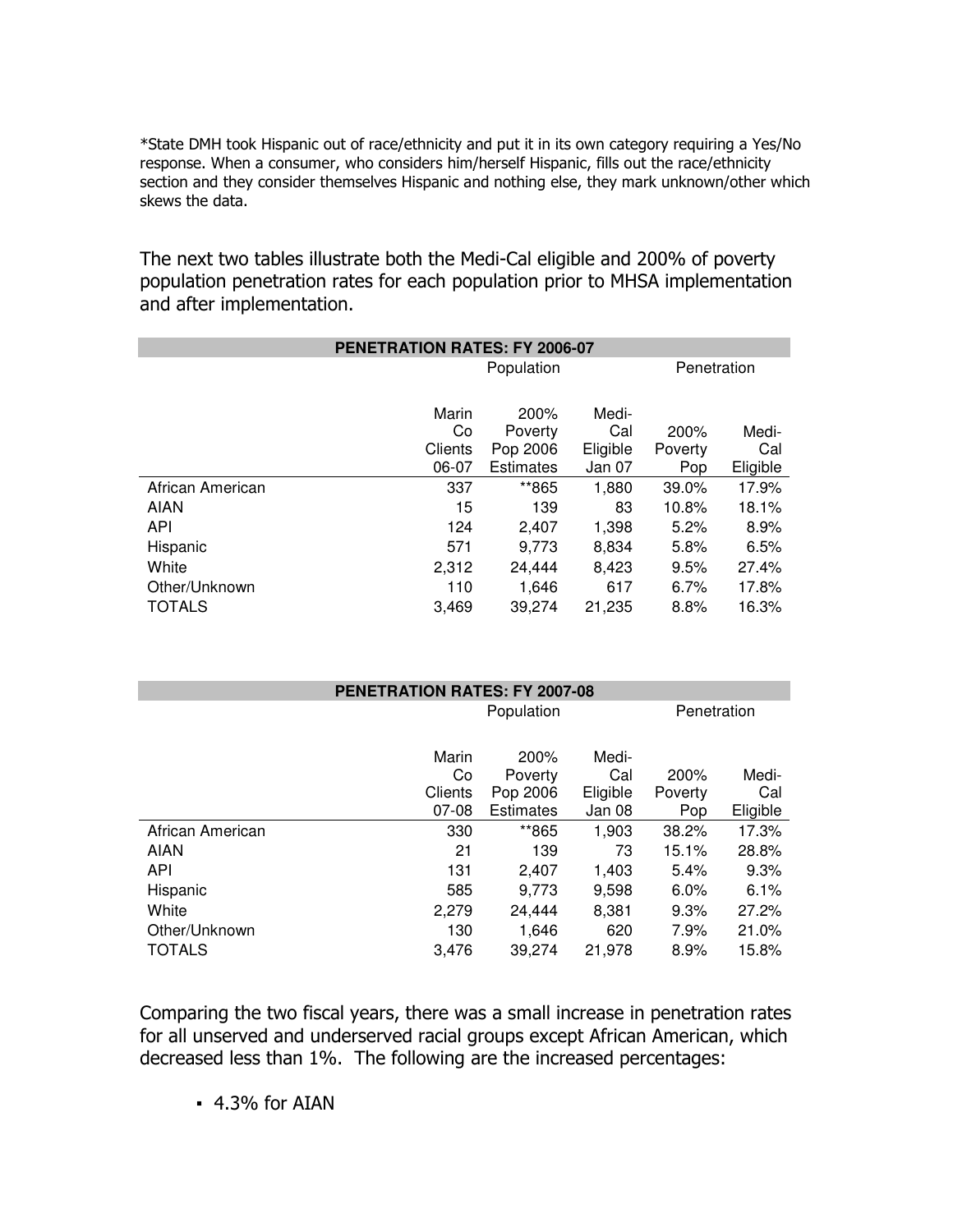- 0.2% for API
- 0.2% for Hispanic
- 1.2% for Other/Unknown

While the increases are small and not likely statistically significant, they do suggest trends that indicate Marin is moving in the right direction. Overall, our FSPs are seeing a much higher utilization rate for Hispanic consumers than the overall system, and the increased penetration rate from fiscal year 2006/07 to 2007/08 are both signs we are having the intended effect of increased access.

\*\*The poverty population numbers are based on the estimates provided by State DMH Series P5 estimates and do not reflect actual counts. The poverty population would reasonably include the Medi-Cal eligible population and would be expected to be greater than the Medi-Cal eligible population.